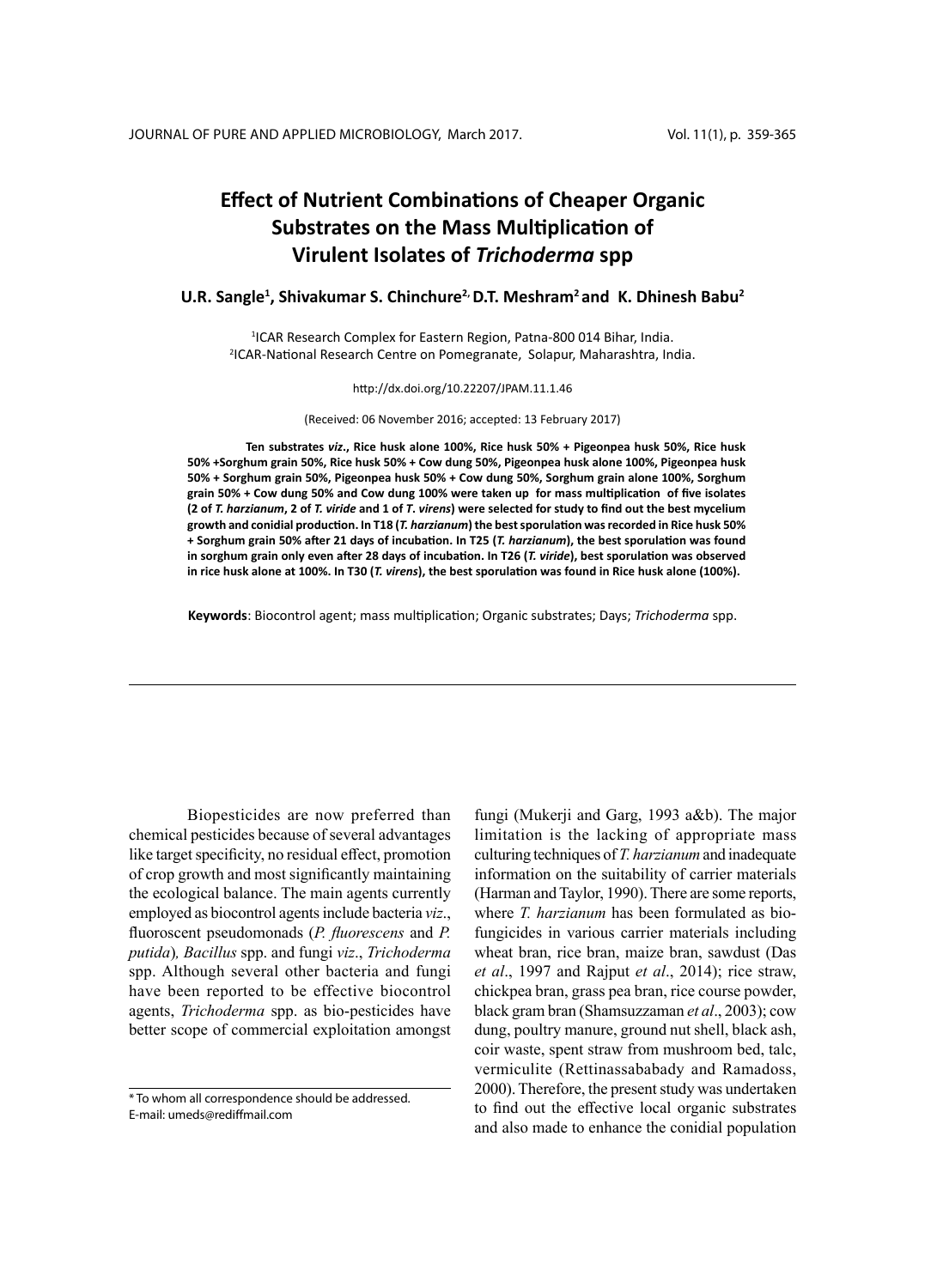of these substrates using nutritional supplements.

#### **Materials and Methods**

The mass multiplication is an important aspect for production and commercialization of biological product. This study was initiated for identification and development of cheaper substrates for mass multiplication of the antagonists for formulation. The substrates used, were rice husk, pigeonpea husk, sorghum grain, cow dung (fresh dried) and its combinations. Then in each 100 g rice husk alone plus 40 ml distilled water (water added on the basis of soaking capacity of the substrate) and standardized by adjusting the moisture level to 50 per cent (w/v) (Sangle *et al*., 2002) was taken into autoclavable polythene transparent bags  $(25 \times 20 \text{ cm})$ . Rice husk  $(50 \text{ g})$ plus pigeonpea husk (50 g) plus 50 ml distilled water, rice husk 50 g plus sorghum grain 50 g (sorghum grain boiled first up to soft broken grain) plus 20 ml water, 50 g rice husk plus 50 g dried cowdung powder plus 40 ml water. Next combination were used pigeonpea husk 100 g plus 60 ml water, then combination of pigeonpea husk 50 g plus 50 g boiled (soft) sorghum grain plus 50 ml water, pigeonpea 50 g plus 50 g dried cowdung powder plus 60 ml distilled water. Further alone 100 g sorghum grain (soft) and its combination 50 g sorghum grain (soft) plus 50 g cowdung and 40 ml water was added. Another 100 g cowdung alone plus 50 ml water were prepared.

All substrates was filled in bags, cotton plugs were placed on the open ends of these bags and then autoclaved at 15 psi for 1 h on two consecutive days. The bags were inoculated with two mycelial discs of 9 mm each, cut out from the periphery of 7 days old sporulating cultures of *T. harzianum*, *T. viride* and *T. virens* and mixed homogenously. Three replications per treatment were maintained and incubating at  $25\pm 1$  °C under alternate 12 h light and 12 h darkness conditions.

One gram of the substrate from each treatment was drawn aseptically after thorough mixing within the bags at 7, 14, 21 and 28 days of incubation. Each sample was serially diluted with distilled sterile water adding 0.1% sterile Tween-X and the spore count was recorded (Sangle *et al.*, 2005). The spores per g of the substrate were recorded by haemocytometer.

Spore load was calculated by the following formula.

$$
S\text{pore load in 1 ml solution} = \frac{N \times 1000}{X}
$$

Where,  $N = Total No.$  of spores counted /number of squares

 $X =$  Volume of solution between the cover glass and above the squares counted the

Square x depth of chamber.

## **Results and Discussion**

Five isolates (2 isolates of *T. harzianum*, 1 isolates of *T. viride* and 1 isolate of *T*. *virens*) were selected for study to find out the best growth substrates for sporulation of the above isolates**. Isolate T18 (***T. harzianum***)** 

This isolate showed lower sporulation potential compared to the T13 isolate of *T. viride* (whereas a maximum of 209.17 x  $10^9$  spores/g were recorded in T13, the maximum in case of T18 was  $177.50 \times 10^9$  spores/g). T18 showed good sporulation after 7 days of incubation in some of the substrates and their combinations (Table 1), the best being in rice husk alone (47.50 x  $10^9$  spores/g) and rice husk + sorghum grains  $(54.17 \times 10^9 \text{spores/g}).$ The second best substrates were rice husk  $+$  pigeon pea husk, rice husk + cow dung and sorghum grains alone. The least sporulation was observed in pigeon husk alone  $(5.83 \times 10^9 \text{spores/g})$  and in cow dung alone. Sporulation reached the peak in most of the substrates and their combinations after 14 days of incubation; rice husk alone and its combination with either pigeon pea husk or sorghum grains were the best with the sporulation at par statistically and ranging from 150.83 to 177.50  $\times$  10<sup>9</sup> spores/g. After 14 days of incubation, the least sporulation was recorded in pigeon pea husk alone and cow dung alone. Similar trends continued after 21 and 28 days of incubation and there was no distinct advantage to incubate the substrate beyond 14 days as only marginal increases were noticed (Table.1 and Fig.4).

# **Isolate T25 (***T. harzianum)*

Data presented in Table 2 Figure 3 revealed that two substrates *viz.*, rice husk + sorghum grain and sorghum grain alone showed highest sporulation (49.17 x  $10^9$  spores/g) in both the substrates after 7 days of incubation. However, statistically the other substrates, *viz.*,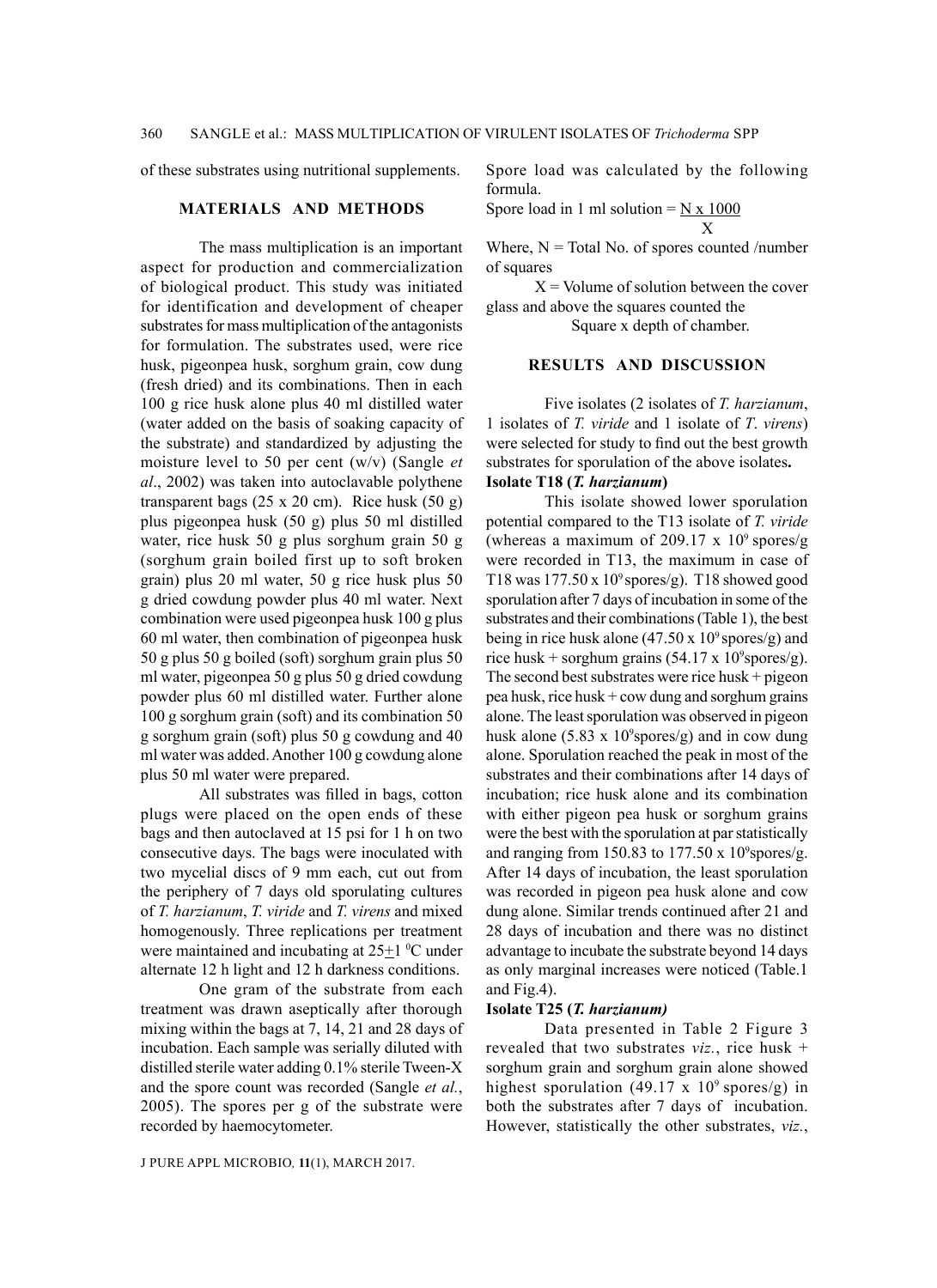rice husk alone, pigeon pea husk + sorghum grain, and sorghum grain + cow dung were at par with the above two substrates. Peak spore production reached after 14 days of incubation and rice husk alone or sorghum grains alone were the best. The sporulation tapered at 21 days and further at 28 days of incubation. Least sporulation was recorded in cow dung alone even at the end of 28 days incubation.

# **Isolate T26 (***T. viride***)**

This isolate of *T. viride* had high sporulation, though initially after 7 days incubation, the sporulation was similar to other *Trichoderma* isolates. Maximum sporulation was recorded in rice husk alone, rice husk + pigeon pea husk, rice husk + sorghum grain and sorghum grain alone (Table 4) after 7 days incubation; the least being in cow dung alone. After 14 days of incubation, the sporulation picked up and was maximum in this isolate at the end of 21 days of incubation, the best being rice husk alone  $(223.33 \times 10^9 \text{spores/g})$  and rice husk + pigeon pea husk  $(219.17 \times 10^9 \text{spores/g}).$ The minimum sporulation was seen in case of cow dung alone even after 28 days incubation (69.17 x 109 spores/g) (Table 3 and Fig 1).

#### **Isolate No. T30 (***T.virens***)**

This isolate showed better sporulation at 7 days of incubation (Table 4 and Fig 4) and most of the substrates and their combinations were at par except rice husk + cow dung, pigeon pea husk + cow dung and pigeonpea husk alone, which recorded a lower spore count. The sporulation

picked up after 14 days of incubation and became maximum, or reached plateau after 21 days of incubation. After 21 days the best substrates were rice husk alone  $(182.50 \times 10^9 \text{spores/g})$  and rice husk + pigeon pea husk  $(173.33 \times 10^9 \text{spores/g}).$ The sporulation only marginally increased after 28 days of incubation or reduced, and it was lowest in cow dung alone  $(42.50 \times 10^9 \text{spores/g}).$ 

Besides their effectiveness, the main hindrance in the widespread application of biocontrol agents like *T. polysporum* is their large scale availability for field use. Many workers have tried number of substrates such as rice grain, sorghum grain, millet grain, cotton cake, mustard cake, wheat straw, wheat bran, cotton waste, maize stover, rice straw, saw dust, sugarcane bagasse, sugarcane ash, farmyard manure (FYM) and wheat bran for mass multiplication of bio-control agents (Rettinassababady and Ramadoss, 2000; Saju *et al*., 2002). During the present studies sorghum grains followed by millet grains appeared as the most effective substrates in which highest populations of *T. polysporum* were recorded. Our results are in confirmation to those reported by Panday *et al.* (2012) who also found that sorghum grains produced significantly more population of *Trichoderma* species than other substrates.

The production and commercialization of biocontrol products is a dynamic process and the most critical obstacle is the paucity of methods for mass multiplication and delivery of antagonists (Papavizas, 1985). The mass culturing of *Trichoderma harzianum* was first attempted by

**Table 1.** Sporulation of isolate No. T18 (*T. harzianum*) on organic substrates and their combinations

| Treatment                                                           | No. of spores, days after inoculation ( $x 10^9$ spores / g) |        |                       |        |                                                |        |                        |        |
|---------------------------------------------------------------------|--------------------------------------------------------------|--------|-----------------------|--------|------------------------------------------------|--------|------------------------|--------|
|                                                                     |                                                              |        | 14                    |        | 21                                             |        | 28                     |        |
|                                                                     | Mean                                                         | $+$ SD | Mean                  | $+$ SD | Mean                                           | $+$ SD | Mean                   | $+$ SD |
| 1. Rice husk alone $100\%$                                          | $47.50^{\circ}$                                              | 2.50   |                       |        | $177.50^{\text{a}}$ 16.39 169.17 <sup>ab</sup> | 6.29   | $167.50^{\circ}$ 15.21 |        |
| 2. Rice husk $50\%$ + Pigeonpea husk $50\%$                         | 31.67 <sup>b</sup>                                           | 6.29   | $150.83^{ab}$         | 1.44   | $155.83^{ab}$                                  | 6.29   | $146.67^{\circ}$ 22.55 |        |
| 3. Rice husk $50\%$ + Sorghum grain $50\%$                          | 54.17 <sup>a</sup>                                           | 5.20   | $177.50^{\circ}$      | 9.01   | $175.83^{\circ}$                               | 3.82   | $167.50^{\circ}$       | 13.23  |
| 4. Rice husk $50\% + \text{Cow dung } 50\%$                         | 35.00 <sup>b</sup>                                           | 11.46  | 145.00 <sup>b</sup>   | 5.00   | 154.17 <sup>b</sup>                            | 7.64   | $150.83^{\circ}$       | 1.44   |
| 5. Pigeonpea husk alone100%                                         | 5.83 <sup>d</sup>                                            | 3.82   | $45.83^{\text{de}}$   | 3.82   | $53.33^{\text{de}}$                            | 21.26  | $48.33^{d}$            | 18.93  |
| 6. Pigeonpea husk $50\%$ + Sorghum grain $50\%$ 18.33 <sup>cd</sup> |                                                              | 7.64   | 62.50 <sup>d</sup>    | 2.50   | 65.00 <sup>d</sup>                             | 17.32  | $69.17^{\circ}$        | 6.29   |
| 7. Pigeonpea husk $50\%$ + Cow dung $50\%$                          | 12.50 <sup>cd</sup>                                          | 8.66   | $46.67$ <sup>de</sup> | 2.89   | $41.67^{\circ}$                                | 14.65  | 47.50 <sup>d</sup>     | 4.33   |
| Sorghum grain alone 100%<br>8.                                      | 34.17 <sup>b</sup>                                           | 10.10  | $110.83^{\circ}$      |        | $20.36$ 149.17 <sup>b</sup>                    | 3.82   | $155.83^{\circ}$       | 5.20   |
| Sorghum grain $50\%$ + Cow dung $50\%$<br>9.                        | $24.17^{bc}$                                                 | 3.82   | 98.33 <sup>c</sup>    | 41.93  | $128.33^{\circ}$                               | 5.77   | 124.17 <sup>b</sup>    | 3.82   |
| 10. Cow dung $100\%$                                                | $8.33^{d}$                                                   | 6.29   | $24.17^{\circ}$       | 3.82   | $35.00^{\circ}$                                | 10.90  | $24.17^{\circ}$        | 1.44   |
| CD at $5\%$                                                         | 12.14                                                        |        | 27.43                 |        | 19.31                                          |        | 19.99                  |        |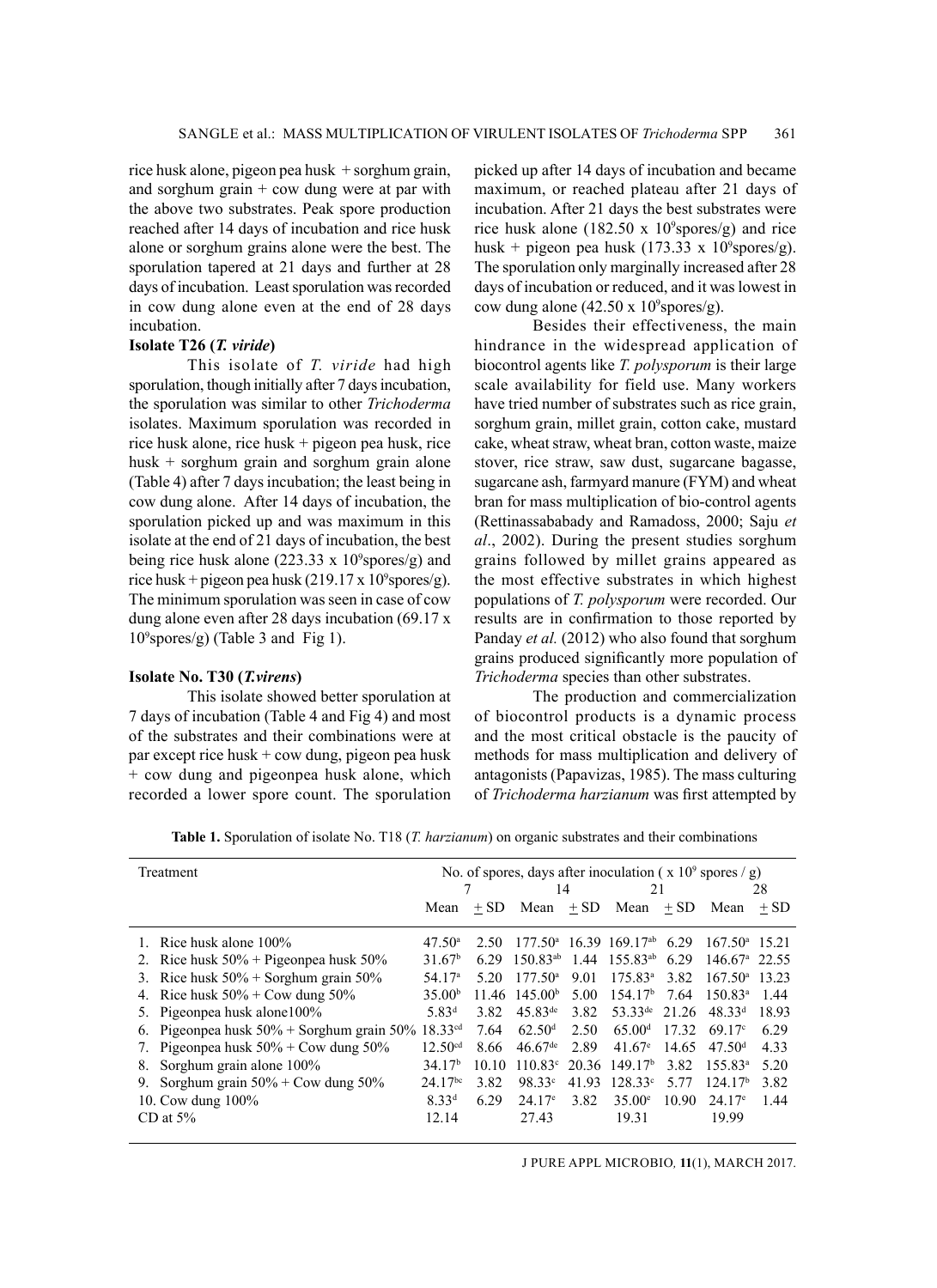# 362 Sangle et al.: Mass Multiplication of Virulent Isolates of *Trichoderma* spp

| Treatment                                                            | No. of spores, days after inoculation ( $\bar{x}$ 10 <sup>9</sup> spores / g) |        |                                                                            |       |                                  |      |                                             |        |
|----------------------------------------------------------------------|-------------------------------------------------------------------------------|--------|----------------------------------------------------------------------------|-------|----------------------------------|------|---------------------------------------------|--------|
|                                                                      |                                                                               |        | 14                                                                         |       | 21                               |      | 28                                          |        |
|                                                                      | Mean                                                                          | $+$ SD |                                                                            |       | Mean $+ SD$ Mean $+ SD$          |      | Mean                                        | $+$ SD |
| 1. Rice husk alone 100%                                              | 44.17 <sup>ab</sup>                                                           | 6.29   | $180.00^{\rm a}$                                                           |       | $7.50$ 182.50 <sup>ab</sup> 5.00 |      | $173.33^{\circ}$ 3.82                       |        |
| 2. Rice husk $50\%$ + Pigeonpea husk $50\%$                          | $32.50^{bc}$                                                                  | 5.00   | $168.33^{ab}$                                                              | 5.20  | 175.00 <sup>b</sup>              |      | 2.50 165.83 bcd 5.77                        |        |
| 3. Rice husk $50\%$ + Sorghum grain $50\%$                           | 49.17 <sup>a</sup>                                                            | 3.82   | 164.17 <sup>bc</sup>                                                       | 5.20  | 174.17 <sup>b</sup>              |      | 3.82 170.00 <sup>bc</sup> 7.50              |        |
| 4. Rice husk $50\%$ + Cow dung $50\%$                                | 27.50 <sup>cd</sup>                                                           | 4.33   | $150.83^{\circ}$                                                           | 5.20  | $160.83^{\circ}$                 |      | 2.89 155.83 <sup>ef</sup>                   | 5.20   |
| 5. Pigeonpea husk alone100%                                          | 31.67 <sup>bc</sup>                                                           |        | $11.55$ $150.83^{\circ}$ $18.76$ $158.33^{\circ}$ $10.41$ $152.50^{\circ}$ |       |                                  |      |                                             | 5.00   |
| 6. Pigeonpea husk $50\%$ + Sorghum grain $50\%$ 40.83 <sup>abc</sup> |                                                                               | 3.82   | $168.33^{ab}$ 5.20                                                         |       |                                  |      | $163.33^{\circ}$ 1.44 $163.33^{\circ}$ 3.82 |        |
| 7. Pigeonpea husk $50\%$ + Cow dung $50\%$                           | 16.67 <sup>d</sup>                                                            |        | $10.41$ $120.83d$                                                          | 7.22  | $130.00^{\circ}$                 | 6.61 | 129.17 <sup>g</sup>                         | 5.20   |
| Sorghum grain alone 100%<br>8.                                       | 49.17 <sup>a</sup>                                                            | 3.82   | $171.67^{ab}$                                                              | 2.89  | $185.00^{\circ}$                 | 4.33 | $185.00^{\circ}$                            | 4.33   |
| Sorghum grain $50\%$ + Cow dung $50\%$<br>9.                         | 35.83 <sup>abc</sup>                                                          |        | $10.10 \text{ } 160.00$ <sup>bc</sup>                                      | 4.33  | $157.50^{\circ}$                 |      | 5.00 $158.33^{\text{def}}$ 3.82             |        |
| 10. Cow dung $100\%$                                                 | 16.67 <sup>d</sup>                                                            | 10.41  | $60.83^{\circ}$                                                            | 10.10 | 59.17 $\degree$                  | 1.44 | 55.00 <sup>h</sup>                          | 2.50   |
| CD at $5\%$                                                          | 12.96                                                                         |        | 14.22                                                                      |       | 8.59                             |      | 8.30                                        |        |

**Table 2.** Sporulation of isolate No. T25 (*T. harzianum*) on organic substrates and their combinations





1= Rice husk alone 100%;  $2 =$  Rice husk 50% + Pigeonpea husk 50%

3= Rice husk  $50\%$  + Sorghum grain  $50\%$ ; 4= Rice husk  $50\%$  + Cow dung  $50\%$ 

5= Pigeonpea husk alone100%; 6= Pigeonpea husk 50% + Sorghum grain 50%

7= Pigeonpea husk 50% + Cow dung 50%; 8= Sorghum grain alone 100%

9= Sorghum grain 50% + Cow dung 50%; 10= Cow dung 100%

**Figs. 1 & 2.** Effect of sporulation of selective *Trichoderma* spp. isolates in combination with different nutrient substrates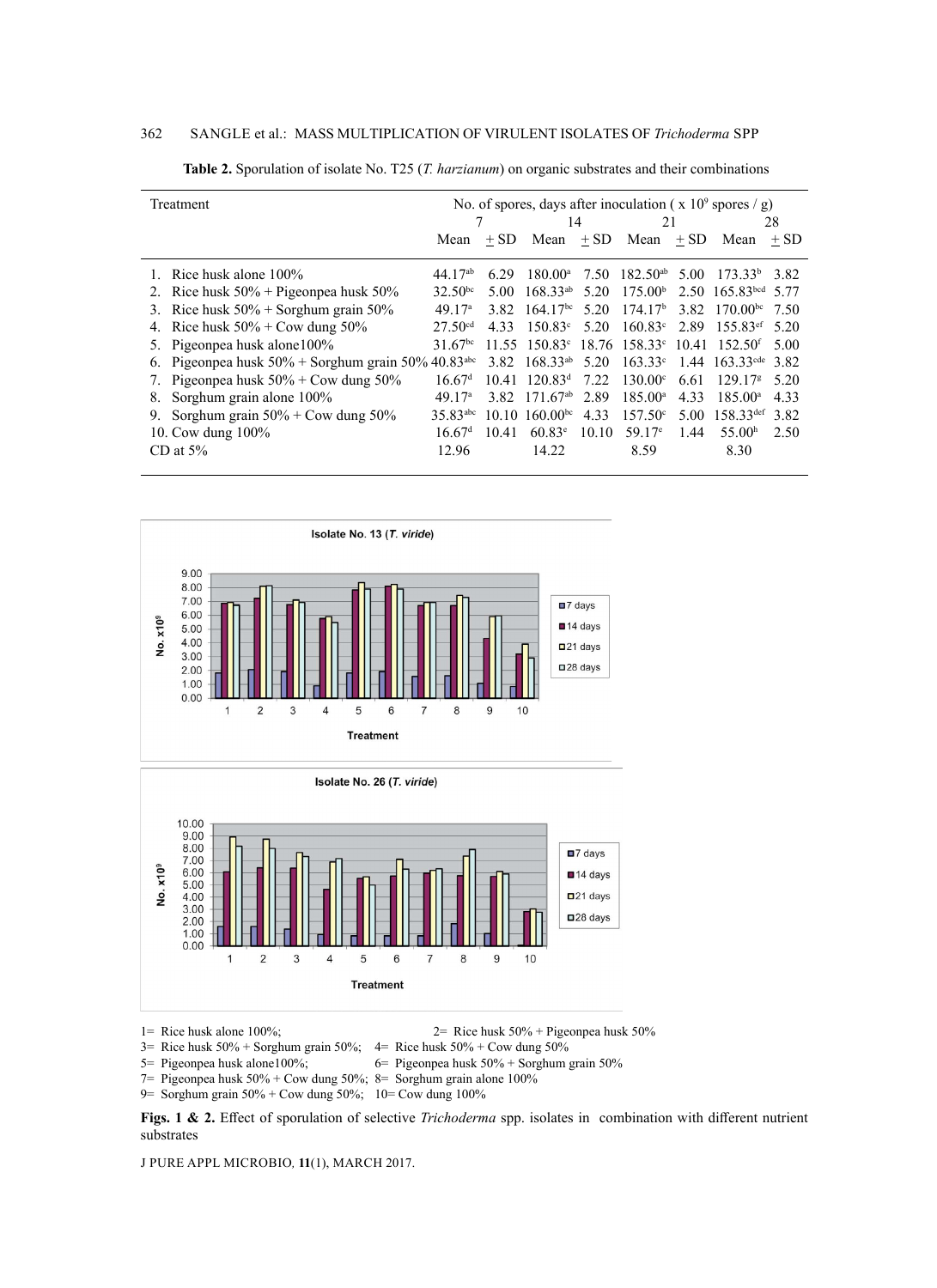| Treatment                                       | No. of spores, days after inoculation ( $\bar{x}$ 10 <sup>9</sup> spores / g) |        |                    |      |                                                                                |      |                                                                                     |        |
|-------------------------------------------------|-------------------------------------------------------------------------------|--------|--------------------|------|--------------------------------------------------------------------------------|------|-------------------------------------------------------------------------------------|--------|
|                                                 |                                                                               |        | 14                 |      | 21                                                                             |      | 28                                                                                  |        |
|                                                 | Mean                                                                          | $+$ SD | $Mean + SD$        |      | Mean $+SD$                                                                     |      | Mean                                                                                | $+$ SD |
| 1. Rice husk alone 100%                         | $40.00^{\rm a}$                                                               |        |                    |      | 13.23 151.67 <sup>ab</sup> 9.46 223.33 <sup>a</sup> 23.76 204.17 <sup>a</sup>  |      |                                                                                     | 8.04   |
| 2. Rice husk $50\%$ + Pigeonpea husk $50\%$     | $40.00^{\rm a}$                                                               |        | $11.46 \t160.00^a$ |      |                                                                                |      | $18.03$ 219.17 <sup>a</sup> 12.33 200.00 <sup>ab</sup>                              | 2.50   |
| 3. Rice husk $50\%$ + Sorghum grain $50\%$      | $35.00^{ab}$                                                                  | 2.50   | $159.17^{\circ}$   |      |                                                                                |      | 8.04 191.67 19.09 183.33 bc 19.09                                                   |        |
| 4. Rice husk $50\% + \text{Cow}$ dung $50\%$    | $23.33^{bc}$                                                                  | 2.89   |                    |      | $115.83b$ 46.26 172.50 <sup>bc</sup> 16.39 179.17 <sup>c</sup>                 |      |                                                                                     | 3.82   |
| 5. Pigeonpea husk alone 100%                    | $20.83^{\circ}$                                                               |        |                    |      | 11.81 138.33 <sup>ab</sup> 26.73 141.67 <sup>d</sup> 10.41 125.00 <sup>e</sup> |      |                                                                                     | 5.00   |
| 6. Pigeonpea husk $50\%$ + Sorghum grain $50\%$ | $20.83^{\circ}$                                                               | 3.82   |                    |      |                                                                                |      | $143.33^{ab}$ 10.10 177.50 <sup>bc</sup> 11.46 157.50 <sup>d</sup> 15.61            |        |
| 7. Pigeonpea husk $50\%$ + Cow dung $50\%$      | $20.83^{\circ}$                                                               |        |                    |      |                                                                                |      | 3.82 149.17 <sup>ab</sup> 3.82 155.00 <sup>cd</sup> 18.03 158.33 <sup>d</sup> 19.09 |        |
| Sorghum grain alone 100%<br>8.                  | $45.83^{\circ}$                                                               | 3.82   |                    |      |                                                                                |      | $144.17ab$ 11.27 184.17 <sup>b</sup> 17.74 197.50 <sup>abc</sup> 4.33               |        |
| Sorghum grain $50\%$ + Cow dung $50\%$<br>9.    | $25.83^{bc}$                                                                  | 6.29   |                    |      | $142.50^{ab}$ 15.21 152.50 <sup>cd</sup>                                       | 9.01 | 147.50 <sup>d</sup>                                                                 | 9.01   |
| 10. Cow dung 100%                               | 1.67 <sup>d</sup>                                                             | 1.44   | $70.83^{\circ}$    | 9.46 | $75.83^{\circ}$                                                                | 1.44 | $69.17$ <sup>f</sup>                                                                | 6.29   |
| CD at $5\%$                                     | 12.58                                                                         |        | 33.62              |      | 25.90                                                                          |      | 18.83                                                                               |        |

**Table 3.** Sporulation of isolate No. T26 (*Trichoderma viride*) on organic substrates and their combinations





1= Rice husk alone 100%; 2= Rice husk 50% + Pigeonpea husk 50%

 $3=$  Rice husk  $50\%$  + Sorghum grain  $50\%$ ;  $4=$  Rice husk  $50\%$  + Cow dung  $50\%$ 

5= Pigeonpea husk alone100%; 6= Pigeonpea husk 50% + Sorghum grain 50%

7= Pigeonpea husk 50% + Cow dung 50%; 8= Sorghum grain alone 100%

9= Sorghum grain 50% + Cow dung 50%; 10= Cow dung 100%

**Figs. 3 & 4.** Effect of sporulation of selective *Trichoderma* spp. isolates in combination with different nutrient substrates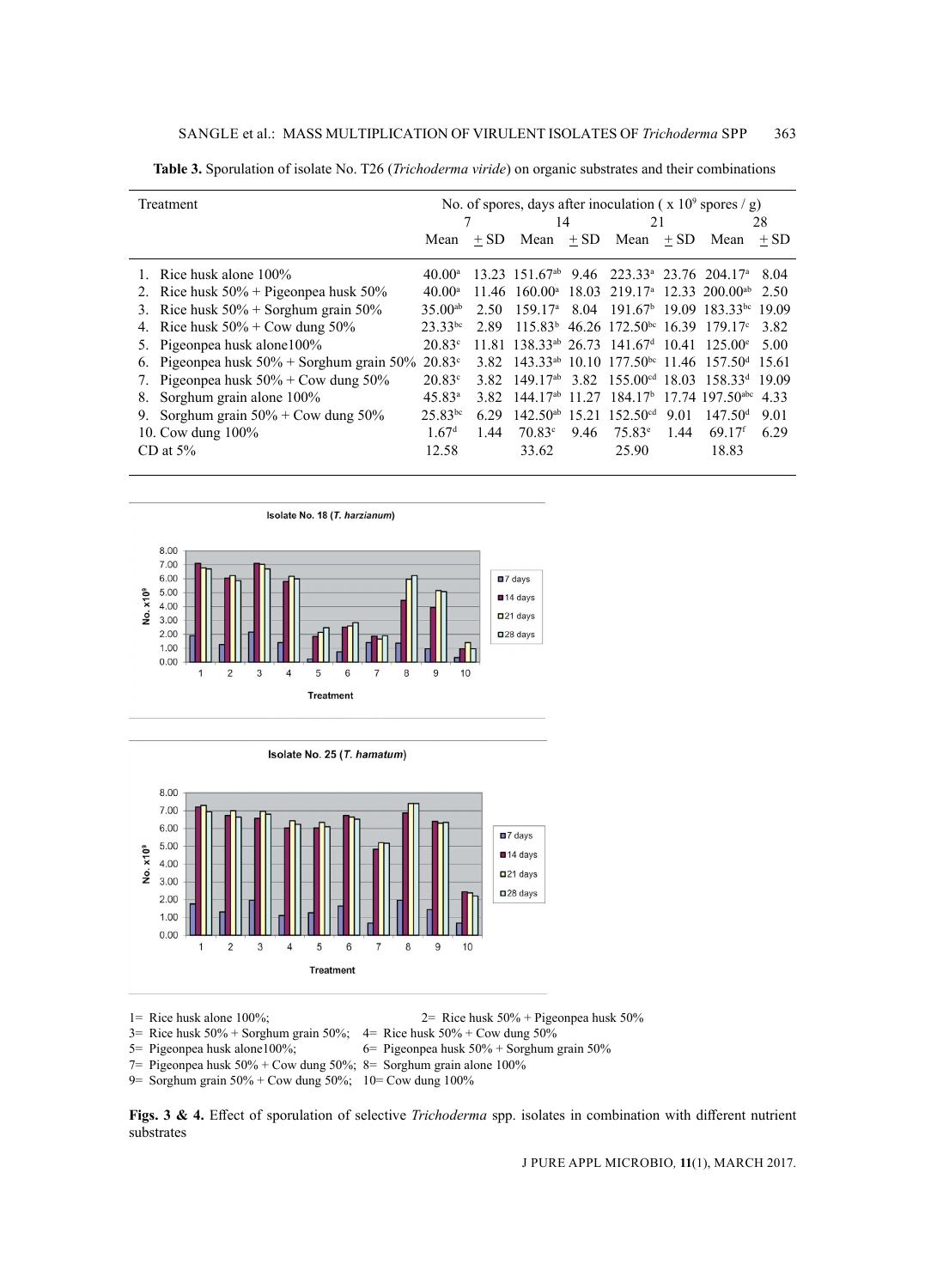#### 364 Sangle et al.: Mass Multiplication of Virulent Isolates of *Trichoderma* spp

| Treatment                                       | No. of spores, days after inoculation ( $x 10^9$ spores / g) |        |                                     |        |                                                             |        |                                                                              |        |
|-------------------------------------------------|--------------------------------------------------------------|--------|-------------------------------------|--------|-------------------------------------------------------------|--------|------------------------------------------------------------------------------|--------|
|                                                 |                                                              |        | 14                                  |        | 21                                                          |        | 28                                                                           |        |
|                                                 | Mean                                                         | $+$ SD | Mean                                | $+$ SD | Mean                                                        | $+$ SD | Mean                                                                         | $+$ SD |
| 1. Rice husk alone 100%                         | $40.00^{ab}$                                                 |        |                                     |        | $13.23$ 161.67 <sup>ab</sup> 19.42 182.50 <sup>a</sup> 9.01 |        | $170.83^{\circ}$ 7.22                                                        |        |
| 2. Rice husk $50\%$ + Pigeonpea husk $50\%$     | $40.83^{ab}$                                                 | 3.82   |                                     |        | $164.17^{\text{a}}$ 10.10 $173.33^{\text{ab}}$ 1.44         |        | 171.67 <sup>a</sup>                                                          | 1.44   |
| 3. Rice husk $50\%$ + Sorghum grain $50\%$      | 33.33 <sup>abc</sup>                                         | 7.22   |                                     |        |                                                             |        | $166.67^{\text{a}}$ 7.22 $163.33^{\text{bc}}$ 11.27 171.67 <sup>a</sup> 2.89 |        |
| 4. Rice husk $50\%$ + Cow dung $50\%$           | $27.50^{bc}$                                                 | 4.33   | 135.00 <sup>cd</sup>                |        | 5.00 $156.67^{\circ}$                                       | 9.46   | $147.50^{\circ}$ 2.50                                                        |        |
| 5. Pigeonpea husk alone 100%                    | $34.17$ <sup>abc</sup>                                       |        |                                     |        | $10.10$ 157.50 <sup>ab</sup> 15.61 159.17 <sup>bc</sup>     | 5.77   | 151.67 <sup>c</sup>                                                          | 7.64   |
| 6. Pigeonpea husk $50\%$ + Sorghum grain $50\%$ | $38.33^{ab}$                                                 | 6.29   | $159.17^{ab}$ 10.10 $157.50^c$      |        |                                                             | 6.61   | 149.17c                                                                      | 3.82   |
| 7. Pigeonpea husk $50\%$ + Cow dung $50\%$      | $20.83^{cd}$                                                 | 3.82   | $116.67d$ 10.41 118.33 <sup>d</sup> |        |                                                             | 9.46   | $110.00d$ 15.21                                                              |        |
| Sorghum grain alone 100%<br>8.                  | 44.17 <sup>a</sup>                                           | 6.29   |                                     |        | $157.50^{ab}$ 10.90 $162.50^{bc}$                           | 6.61   | $166.67^{ab}$                                                                | 7.22   |
| Sorghum grain $50\%$ + Cow dung $50\%$<br>9.    | $37.50^{ab}$                                                 | 6.61   |                                     |        | $140.00^{bc}$ 13.23 160.00 <sup>bc</sup>                    |        | 6.61 158.33 <sup>bc</sup>                                                    | 5.20   |
| 10. Cow dung $100\%$                            | 12.50 <sup>d</sup>                                           | 6.61   | $45.83^{\circ}$                     | 7.22   | $43.33^{\circ}$                                             | 10.10  | $42.50^{\circ}$                                                              | 4.33   |
| CD at $5\%$                                     | 12.56                                                        |        | 19.84                               |        | 13.80                                                       |        | 11.69                                                                        |        |

**Table 4.** Sporulation of isolate No. T30 (*T. virens*) on organic substrates and their combination (*T. virens*)



1= Rice husk alone 100%; 2= Rice husk 50% + Pigeonpea husk 50%

- $3=$  Rice husk  $50\%$  + Sorghum grain  $50\%$ ;  $4=$  Rice husk  $50\%$  + Cow dung  $50\%$
- 5= Pigeonpea husk alone100%; 6= Pigeonpea husk 50% + Sorghum grain 50%
- 7= Pigeonpea husk  $50\%$  + Cow dung  $50\%$ ; 8= Sorghum grain alone  $100\%$
- 9= Sorghum grain 50% + Cow dung 50%; 10= Cow dung 100%

**Fig. 5.** Effect of sporulation of selective *Trichoderma* spp. isolates in combination with different nutrient substrates

Wells *et al*. (1972) using rye grass seeds + soil as substrate. Elad *et al*. (1980) prepared a medium consisting of wheat bran. Saw dust and tap water at the proporation of 3:1:4 for the mass multiplication of *Trichoderma*.

Kousalya and Jeyarajan (1990) used seven organic substrates, *viz*. farm yard manure, bio-gas slurry, coir waste, press mud, tapioca waste (product from sago industry), rice husk and pigeonpea husk were screened with and without additives, *viz*. urea and ammonium sulphate individually at 0.1 percent for the mass multiplication of *T. harzianum*. The above substrates were collected (200 g) sterilized in polypropylene bags and inoculated with the

J PURE APPL MICROBIO*,* **11**(1), March 2017.

spore suspension of *T. harzianum* (x 10<sup>8</sup> cells / ml) @ 2 ml/ bag. The nitrogenous additives (urea and ammonium sulphate) were individually incorporated at 0.1 percent to the substrates before inoculation. The bags were incubated at 280 C for 15 days. After incubation the samples were drawn and the population of *T. harzianum* was estimated through plating in Trichoderma selective medium, (with metalxy1 0.3 g, PCNB 0.2 g, and chloramphenicol 0.25 g) (Elad and Chet, 1983). Amongst the substrates, pigeonpea husk was found to be the best and recorded the maximum population of propagules (63.5 x  $10<sup>6</sup>$ cfu /g) Followed by tapioca waste  $(56.2 \times 10^6 \text{ cftu})$